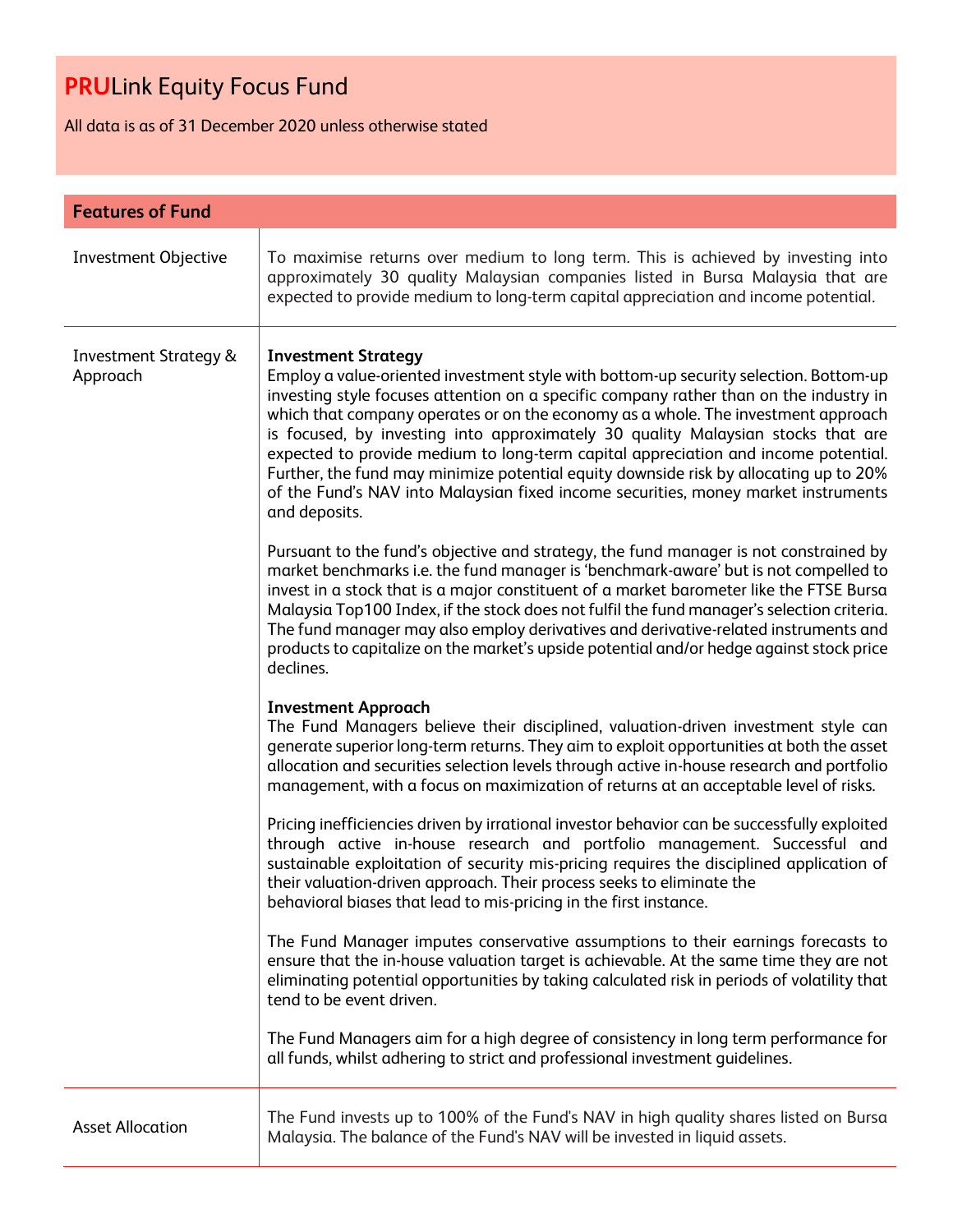All data is as of 31 December 2020 unless otherwise stated

| Performance Benchmark | FTSE-Bursa Malaysia Top 100 Index (FBM 100)<br>For more information on benchmark kindly refer to www.bursamalaysia.com/market. |
|-----------------------|--------------------------------------------------------------------------------------------------------------------------------|
| Fund Manager          | Eastspring Investments Berhad (531241-U)                                                                                       |

| <b>Fees &amp; Charges</b>     |            |  |
|-------------------------------|------------|--|
| <b>Fund Management Charge</b> | 1.50% p.a. |  |
| Other Charge, if any          | Nil        |  |

### **Fund Performance**





**Notice: The graphs are included for illustrative purposes only. Past performance of the fund is not an indication of its future performance**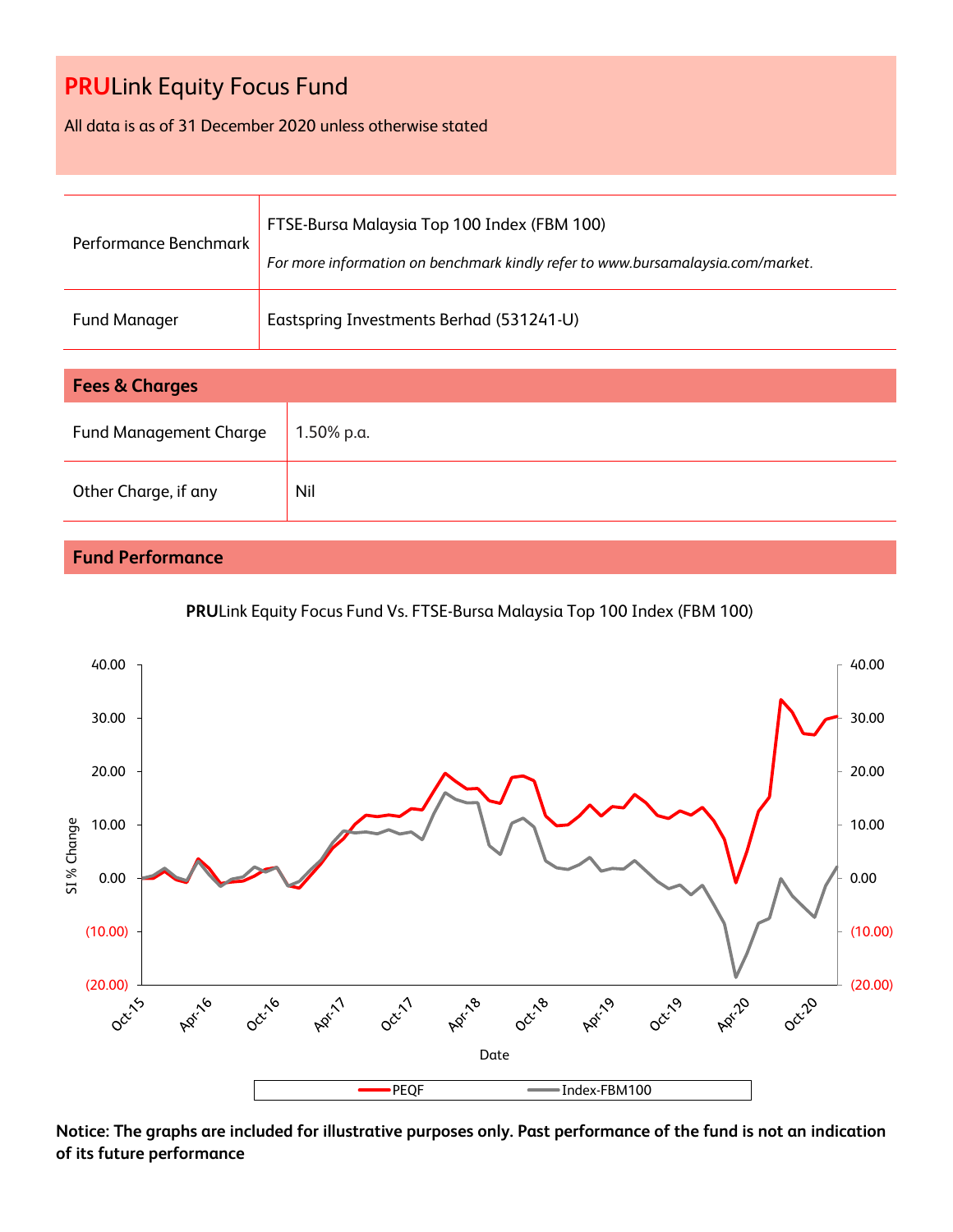All data is as of 31 December 2020 unless otherwise stated

| Year | <b>Actual Performance</b><br><b>PRULink Equity Focus Fund</b> | <b>Benchmark FTSE Bursa Malaysia Top 100</b><br>Index (FBM 100) |
|------|---------------------------------------------------------------|-----------------------------------------------------------------|
| 2015 | $1.30\%$ *                                                    | $1.91\%$ *                                                      |
| 2016 | $-3.08\%$                                                     | $-2.45%$                                                        |
| 2017 | 18.49%                                                        | 12.74%                                                          |
| 2018 | $-5.41%$                                                      | $-9.28%$                                                        |
| 2019 | 2.99%                                                         | $-2.88%$                                                        |
| 2020 | 15.00%                                                        | 3.48%                                                           |

\*Fund Performance is from fund launch date until year end of the same year (non-annualised return).

*Sources: Lipper IM and Bloomberg, 31 December 2020*

Notice: Past performance is not an indication of its future performance. This is strictly the performance of the investment/underlying funds, and not the returns earned on the actual premiums paid of the investment-linked insurance product.

Basis of calculation of past performance:

= ( Net Asset Value for Year n  $\frac{1}{\sqrt{1-\frac{1}{n}}}$  1)%<br>Net Asset Value for Year  $n-1$ 

### **Investment Risks**

**Please refer to the Appendix 1 for the detailed Investment Risks listing below by order of importance:**

- (A) Market Risk
- (B) Liquidity Risk
- (C) Interest Rate Risk
- (D) Stock Risk
- (E) Country Risk
- (F) Risk of Non-Compliance
- (G) Concentration Risk
- (H) Management Company Risk
- (I) Inflation Risk
- (J) Investment Managers' Risk

#### **Risk Management**

#### **Forecasting Risk**

Potential risks are taken into consideration in the process of sector allocation and stock selection based on analysis on various key factors such as economic conditions, liquidity, qualitative and quantitative aspects of the securities.